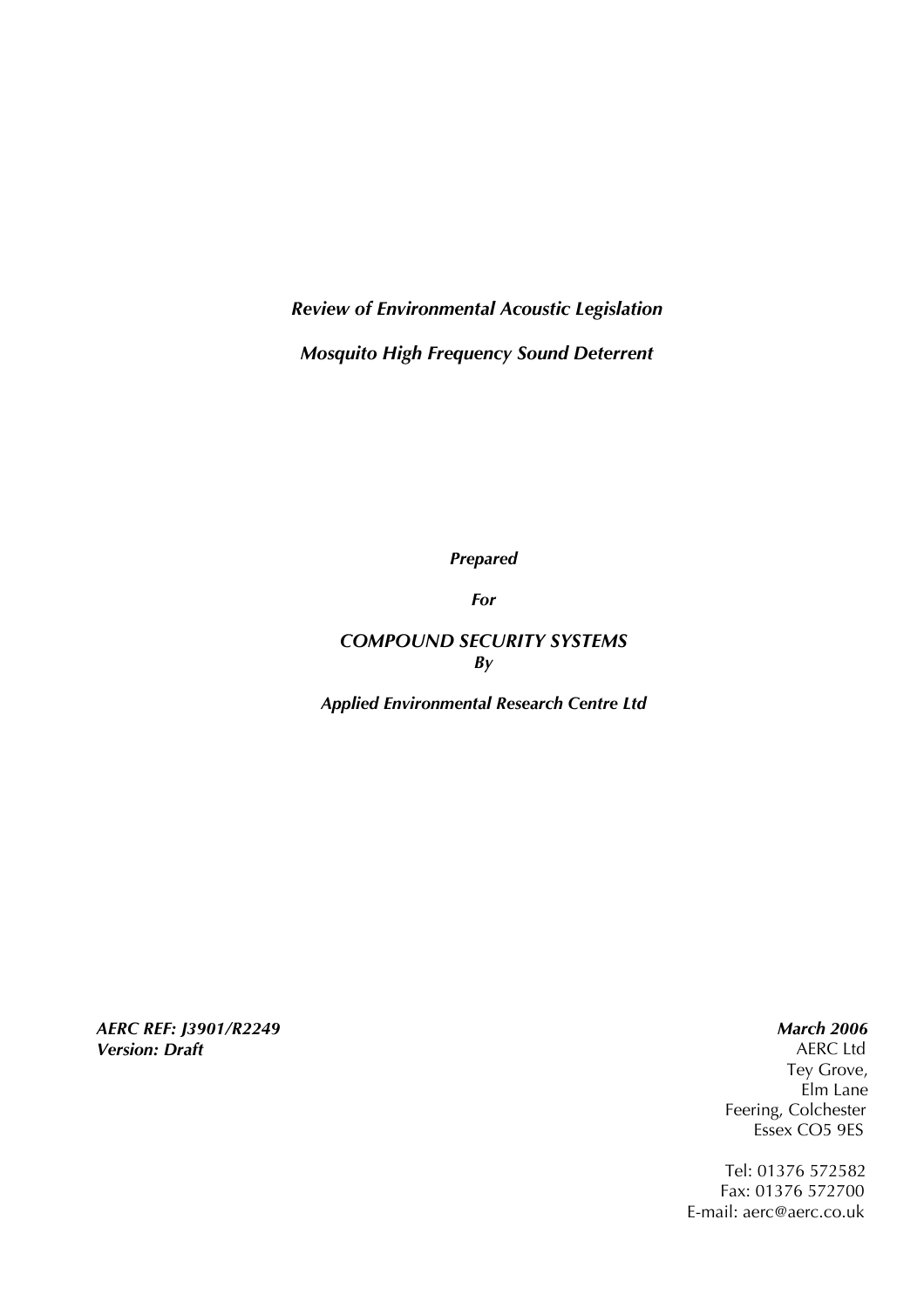#### *Copyright: Applied Environmental Research Centre Ltd*

This report has been prepared by Applied Environmental Research Centre Ltd ('AERC') under the terms of an agreement with *Compound Security Systems (*'the Client') to provide environmental consultancy services and in accordance with the Client's instructions. The report (or any part thereof) is for the sole use and reliance of the client and it shall not be used or relied upon by any other party without the express written agreement of AERC. AERC shall not be liable for the consequences of any use of the report for any purpose other than that for which it was prepared.

This report is not to be used for contractual or engineering purposes unless the front cover is signed where indicated by both the originator of the report and the approver and the report is designated 'Final' on the cover sheet.

#### *Report Ref: J3901/R2249*

| Originator:         | <b>March 2006</b> |                   |
|---------------------|-------------------|-------------------|
|                     |                   |                   |
|                     |                   |                   |
|                     |                   |                   |
| Checked & Approved: |                   | <b>March 2006</b> |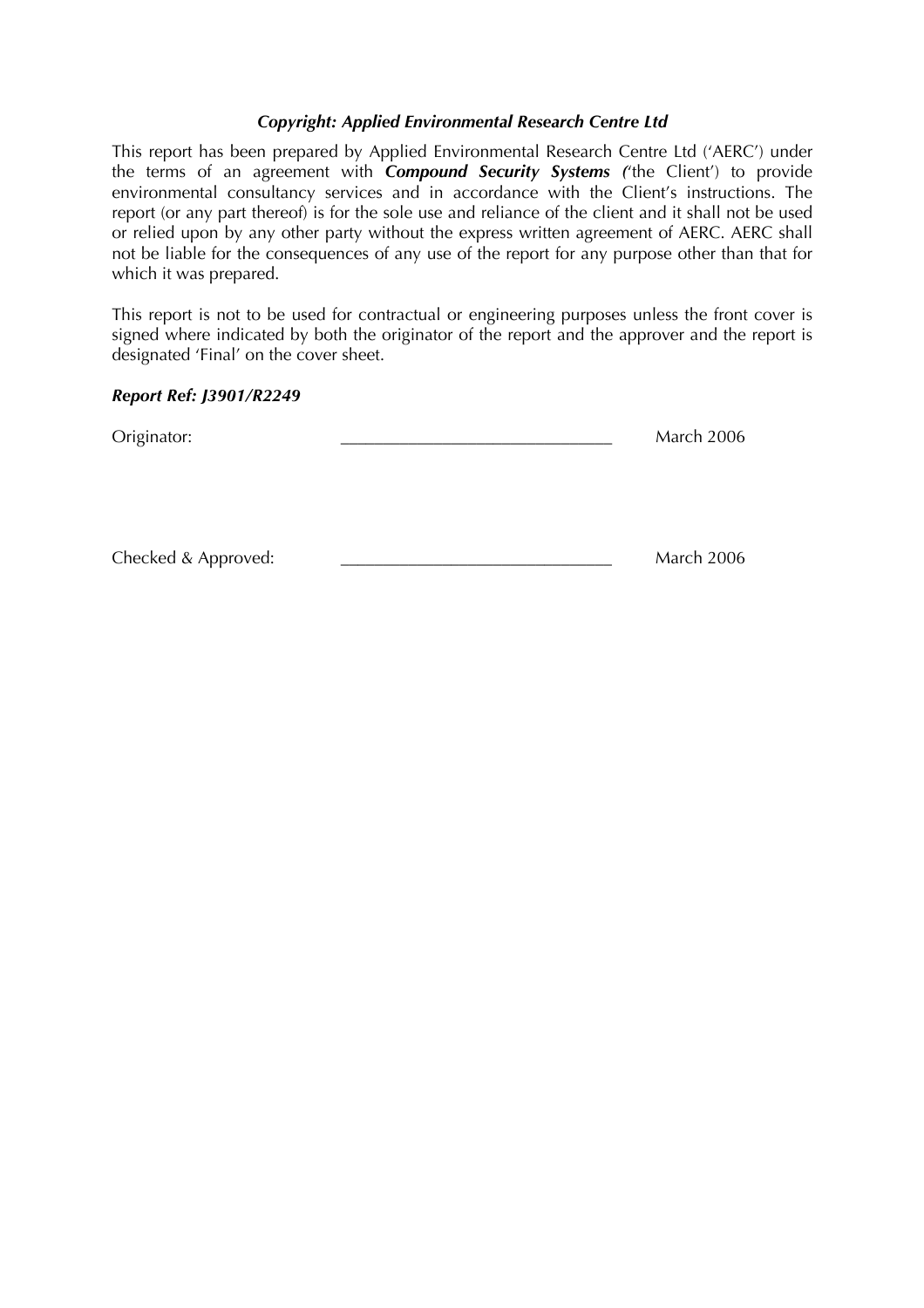# *CONTENTS*

*Page Number* 

| 1. | <b>INTRODUCTION</b> |                                                        |                         |
|----|---------------------|--------------------------------------------------------|-------------------------|
|    | 1.1                 | <b>Scope</b>                                           |                         |
|    | 1.2                 | <b>Background</b>                                      |                         |
| 2. | <b>NOISE</b>        |                                                        | $\overline{2}$          |
|    | 2.1                 | Difference Between Sound and Noise                     | $\overline{2}$          |
| 3. |                     | NOISE RELATED ENVIRONMENTAL LEGILSATION                | 3                       |
|    | 3.1                 | <b>Introduction</b>                                    | $\mathbf{3}$            |
|    | $3.2\,$             | <b>Environmental Legislation</b>                       | $\mathbf{3}$            |
|    |                     | <b>The Control of Pollution Act 1974</b>               | $\mathbf{3}$            |
|    |                     | <b>The Environmental Protection Act 1990</b>           | $\overline{\mathbf{3}}$ |
|    |                     | The Noise & Statutory Nuisance Act 1993                | 4                       |
|    |                     | Noise Act 1996                                         | 5                       |
|    |                     | The Noise Emission in the Environment by Equipment for |                         |
|    |                     | <b>Use Outdoors Regulations 2001</b>                   | 6                       |
|    |                     | <b>The Anti-Social Behaviour Act 2003</b>              | 7                       |
|    | 3.3                 | <b>Common Law</b>                                      | 8                       |
|    |                     | <b>Private Nuisance</b>                                | 8                       |
|    |                     | <b>Public Nuisance</b>                                 | 8                       |
|    |                     | <b>Action Under Nuisance</b>                           | 8                       |
| 4. | <b>CONCLUSIONS</b>  |                                                        | 11                      |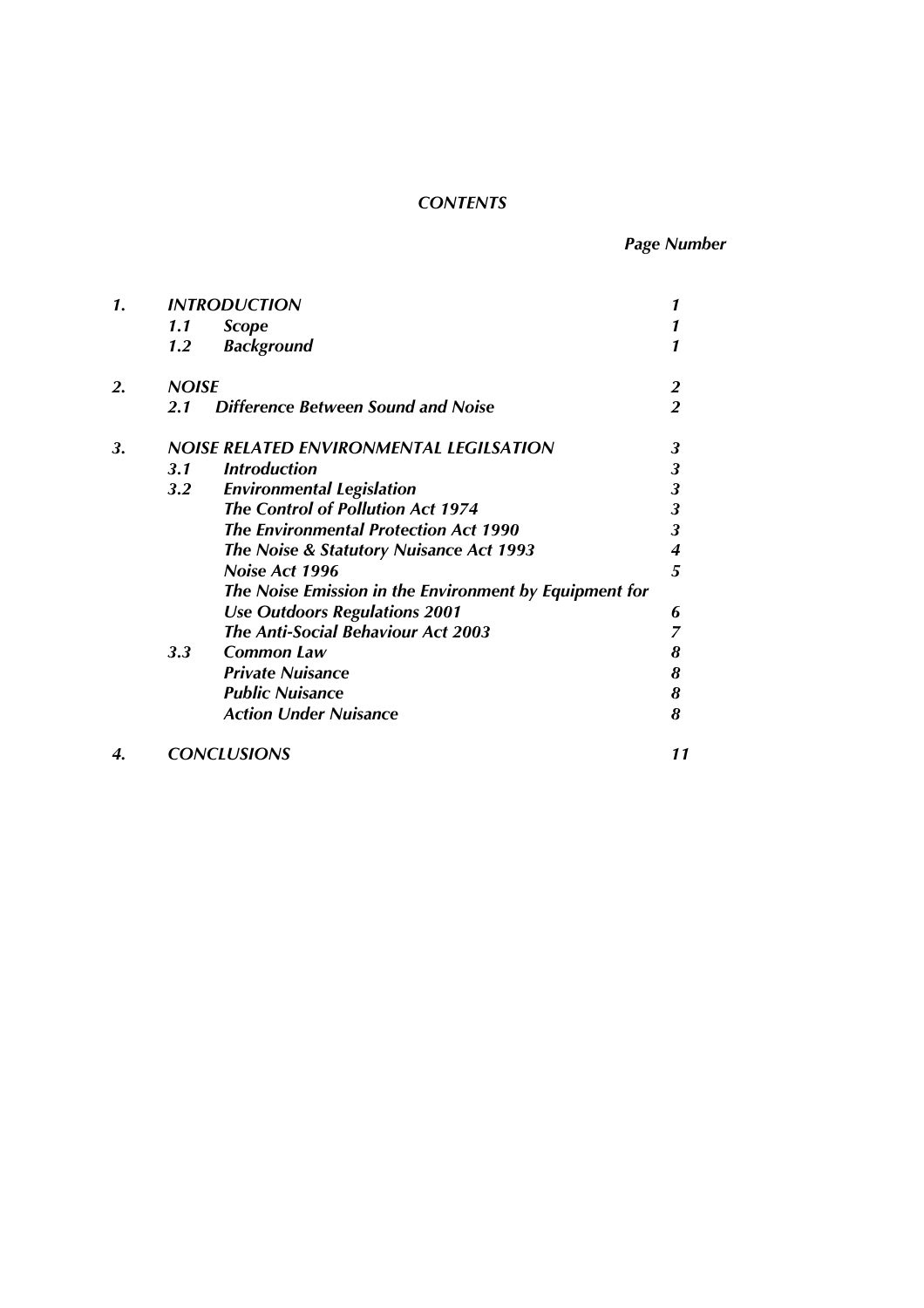# *1. INTRODUCTION*

### *1.1 Scope*

1.1.1 Applied Environmental Research Centre Ltd (AERC) has been commissioned by Compound Security Systems (the client), to undertake a review of legislation associated with noise in the environment. The purpose of this assessment was to identify whether the "Mosquito" high frequency sound deterrent complies with current acoustic legislation.

# *1.2 Background*

- 1.1.2 The "Mosquito" is a wall-mounted unit, similar in appearance to a small halogen-style wall light often seen outside residential properties. The unit has an effective range of between 15m and 25m, which emits pulses of high frequency sound ranging between 16 kHz –19kHz, which have been recorded at 76 dB(A) at 3m from the unit.
- 1.1.3 The unit works on the principle that the audible range of the human ear generally ranges between 20 Hz and 20 kHz, with the higher end of the audible spectrum being the first to deteriorate naturally due to an age related deafness called "presbycusis".
- 1.1.4 The device exploits the fact that by the time a person reaches their mid to late twenties there is a large drop in their ability to hear very high frequencies. Based on this natural phenomenon, the Mosquito emits high frequency sound, which can generally only be heard by people up to 20-25years of age.
- 1.1.5 The high frequency sound emitted from the unit, which cannot be heard by older people, has been designed to deter small crowds of anti social young people from congregating outside stores and shops.
- 1.1.6 Field trials throughout the UK have confirmed that juveniles and young people who have regularly congregated at known meeting places moved away to other areas after a few minutes exposure to the Mosquito. In addition, it is understood that there have been no reported incidents of noise complaints from residents living in close proximity to the "Mosquito" during its operation.
- 1.1.7 An independent test report conducted by the National Physical Laboratory (NPL) in December 2005 (Ref E05110518) identified that the Mosquito had a fundamental output with a mean frequency at 16.8kHz and maximum frequency at 18.6kHz, with an A-weighted sound pressure level at 3m of 76 dBA. NPL also confirmed that the Mosquito did not present a noise hazard when assessed against the criteria detailed in the current Noise at Work Regulation 1989 and those in the Control of Noise at Work Regulations 2005 (due to come into force  $6<sup>th</sup>$  April 2006).
- 1.1.8 It is understood that Compound Security Systems has also commissioned an independent assessment, which confirmed that the Mosquito system complies with all Human Rights legislation.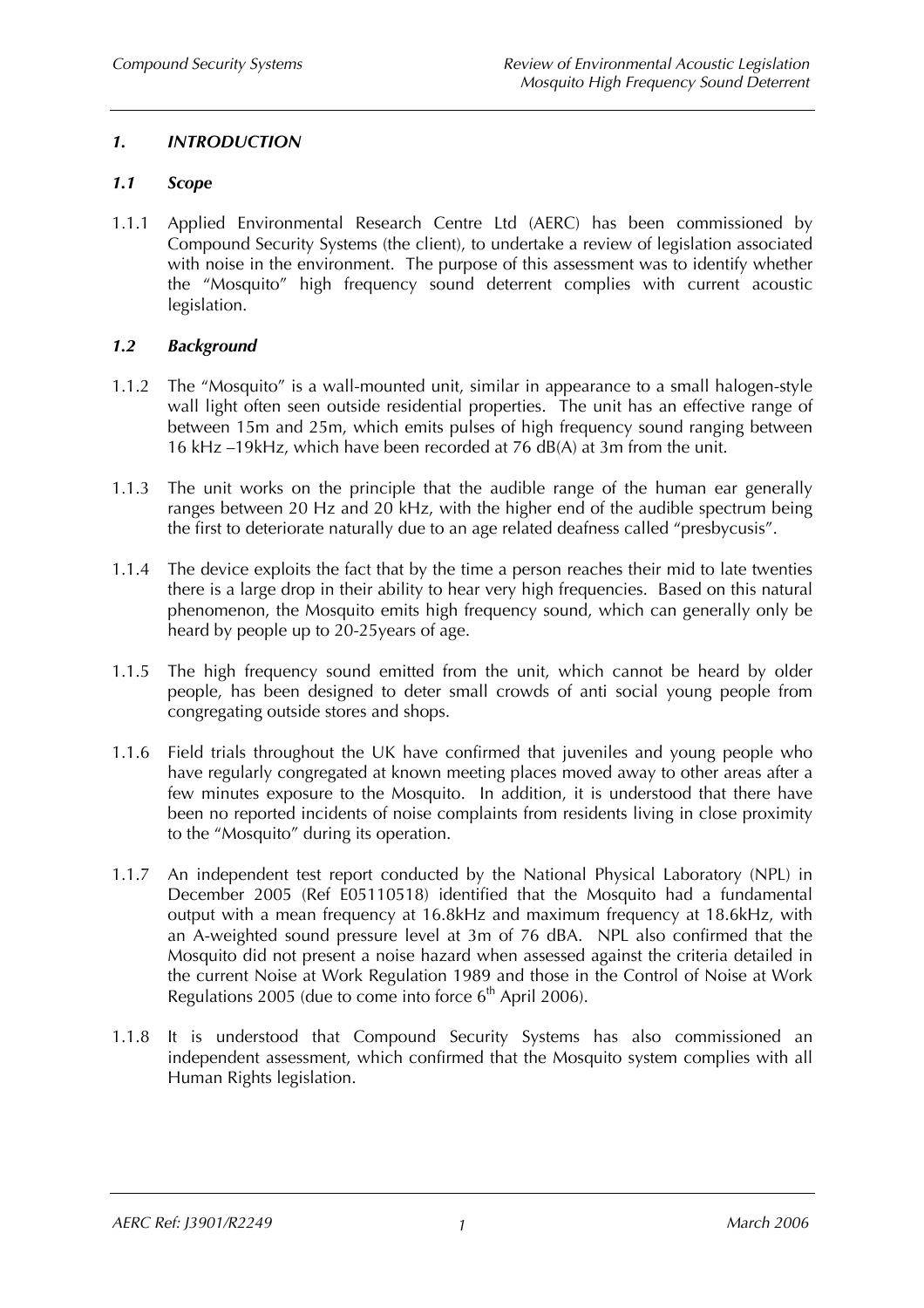### *2. NOISE*

#### *2.1 Difference between sound and noise*

- 2.1.1 Physically there is no distinction between sound and noise. Sound is a sensation detected in the ear as a result of pressure variations set up in the air by a vibrating force. Such vibrations set a series of alternate regions of increased and decreased pressure (compressions and rarefactions) in the surrounding air.
- 2.1.2 Noise has been defined in various terms, but is essentially unwanted sound which is undesired by the recipient.
- 2.1.3 Most environmental sounds are made up of a complex mix of many different frequencies. Frequency is the rate at which the source vibrates, and subsequently produces the pressure wave. It is measured in cycles per second (Hertz-Hz). Frequency determines the pitch of sound. Doubling of frequency produces an approximate increase of one octave
- 2.1.4 The frequencies that the normal human ear can detect (up to age 25 years) range from 20 Hz to 20kHz, although individuals can very greatly in terms of their sensitivity. Below 20Hz lies the range of infrasound and above 20kHz the ultrasound range.
- 2.1.1 The human hearing system is not equally sensitive to all sound frequencies, and to compensate for this, various filters or frequency weightings have been used to determine the relative strengths of frequency comments making up a particular environmental noise. The A-weighting is commonly used as it approximates the frequency response to our hearing system.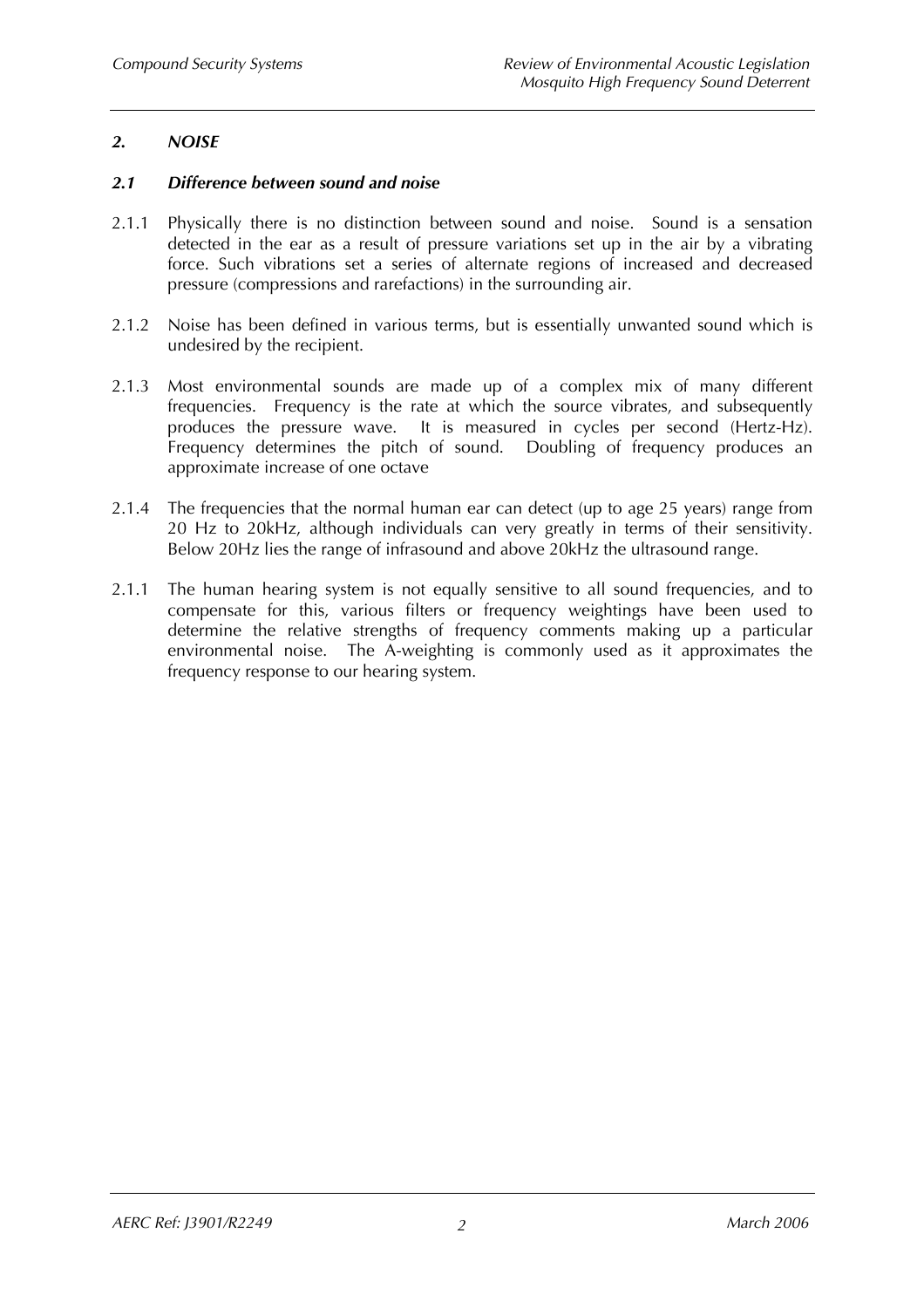# *3. NOISE RELATED ENVIRONMENTAL LEGISLATION*

#### *3.1 Introduction*

3.1.1 Environmental regulation is achieved both through statute and common law. The following sections outlines the legislation which has a relevance to noise control.

#### *3.2 Environmental Legislation*

### *The Control of Pollution Act 1974 Part III (COPA)*

- 3.2.1 COPA covers noise associated with construction and demolition sites S60-S61, which excludes the "Mosquito".
- 3.2.2 Noise in the street is covered by sub-section 62(1) and bans the use of loud speakers in the street between 21:00 hrs and 08:00hrs, although this section of the Act is now dealt with by the Noise and Statutory Nuisance Act 1993.
- 3.2.3 Under S64 of the Act, local authorities are able to designate noise abatement zones (NAZ); premises classified under the order usually industrial premises, may not exceed their registered level. The purpose of these is the long term control of noise from fixed noisy premises in order to prevent further increase in existing levels of environmental noise levels in the area, and to achieve a reduction wherever possible.
- 3.2.4 Following the implementation of a NAZ order, the local authority is required to record noise levels from the premises specified in the order. These are then kept by the local authority and available for public inspection.
- 3.2.5 Once a noise level has been registered it may not be exceeded. Over a period of time the local authority may seek to reduce the level initially registered under s.66 of the Act. Section 68 allows the Secretary of State to make regulations to reduce noise caused by plant or machinery, whether or not in a noise abatement zone. There is a right of appeal (s.70) to the Magistrates Court for three months from the date on the Noise Reduction Notice.
- 3.2.6 It is a defence to prove that the best practicable means were used to prevent or counteract the effect of the noise.

#### *Environmental Protection Act 1990, Part III (EPA)*

#### **Statutory Nuisance**

- 3.2.7 Part III of EPA deals with noise as a statutory nuisance and applies to England, Scotland and Wales. Section 79 places a duty on local authorities to inspect their areas from time to time to detect whether a nuisance exists or is likely to occur or re-occur. This section of the Act defines a statutory noise nuisance as *"noise emitted from premises so as to be prejudicial to health or a nuisance".* Nuisance is based on common law, and may be defined as an *"unlawful interference with a persons use or enjoyment of land or some right over it, or in connection with it".*
- 3.2.8 It should be noted that the Act interprets: "noise" to include vibration; "prejudicial to health" means injurious or likely to cause injury, to health; and "premises" includes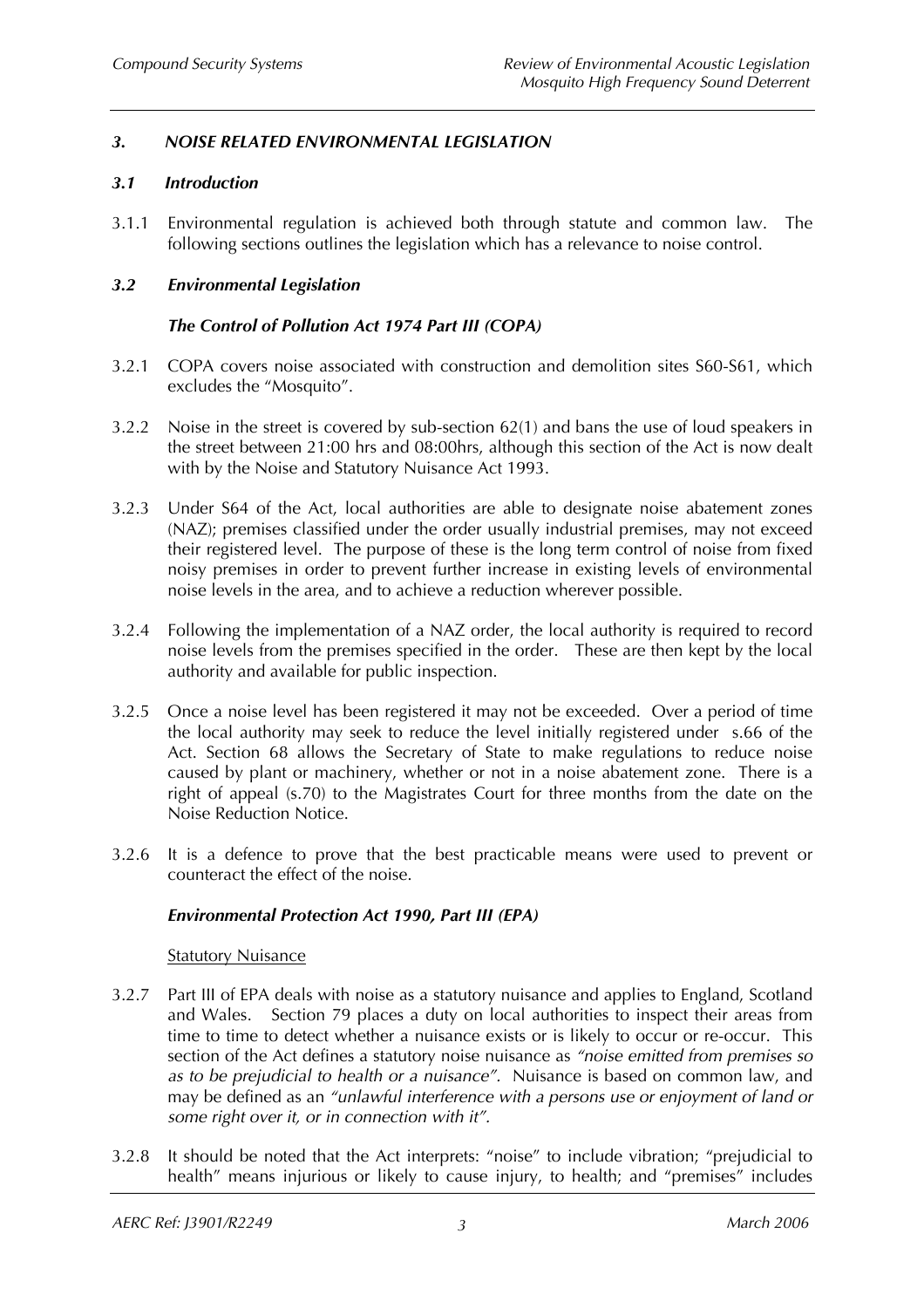land and vessels (except those powered by "steam reciprocating machinery"). Noise from aircraft other than model aircraft is excluded.

- 3.2.9 Local authorities must also take reasonably practicable steps to investigate any complaint of statutory nuisance from a person living in its area.
- 3.2.10 The EPA does not define the level at which sound in the neighbourhood becomes a noise nuisance. This determination is made following an objective assessment by a local environmental health officer.
- 3.2.11 Where the local authority is satisfied that a statutory noise nuisance exists, or is likely to occur or re-occur it must issue the person(s) responsible for causing the nuisance with a noise abatement notice under S 80 requiring:
	- the abatement of the nuisance or prohibiting or restricting its re-occurrence;
	- the carrying out of the work necessary to abate the nuisance.
- 3.2.12 Failure to comply with the terms of the abatement notice without reasonable excuse may result in prosecution in the Magistrates Court (Sheriff's Court – Scotland). Conviction may result in a maximum fine of £5,000, plus a daily fine of £500 for each day the offence continues after the conviction. Where the conviction is for a noise offence associated with industrial, trade or business premises, the maximum fine is £20,000 (Sc:£40,000, ASB ACT2004).
- 3.2.13 The London local Authorities Act 2004 enables local authorities in London to issue fixed penalty notice in respect of a breach of, or failure to comply with an abatement notice served under the EPA.
- 3.2.14 Under ss 82(10) there is a defence when it can be proven that the best practicable *means were used to prevent the nuisance from industrial trade or business premises.*

#### *The Noise and Statutory Nuisance Act 1993 (TNASNA)*

- 3.2.15 This Act, covers England Scotland and Wales and amends ss.79-82 of the EPA to make noise emitted from a vehicle, machinery or equipment being used for industrial, trade or business purposes in the street (Scotland-road) a statutory nuisance.
- 3.2.16 The definition of noise in the street is given by "*noise that is prejudicial to health or a nuisance and is emitted from or caused by a vehicle"*, machinery or equipment in the street" or in Scotland, road.
- 3.2.17 The Act defines equipment to include musical instruments. Guidance from the Department of the Environment, Transport and the Regions (Env Circular 9/97, WO 42/97) suggests that loud speakers tannoys, loudhailers, radios and "ghetto blasters" should also be regarded as equipment.
- 3.2.18 This could include: noisy car repairs', car alarms', car radios and parked refrigerated vehicles.
- 3.2.19 Local authorities have to take such steps which are reasonably practical to investigate any complaint from a person living in its area. Although there is no requirement to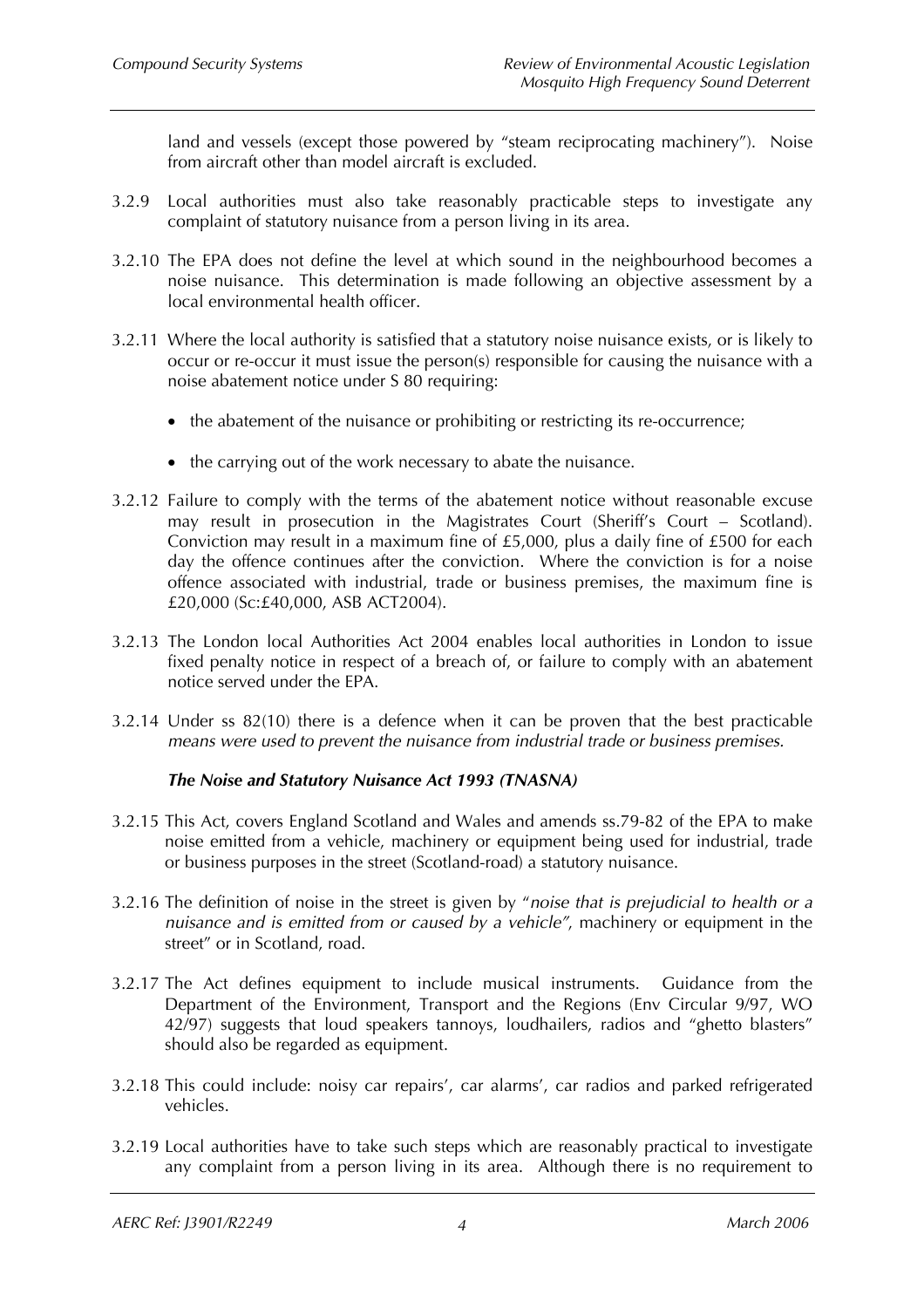physically monitor noise levels, local authorities commonly use BS4142:1997 "Method for Rating Industrial Noise Affecting Mixed Residential and Industrial Areas". It can be used to determine the likelihood of noise complaints from an industrial source under normal operating conditions.

- 3.2.20 Having satisfied itself that a statutory nuisance exists or is likely to occur the local authority must serve an abatement notice.
- 3.2.21 TNASNA also amends the procedure for serving an abatement notice in respect of a nuisance from a vehicle, machinery or equipment (VEM) on the street. If the VEM is unattended then the notice may be attached directly to the VEM.
- 3.2.22 The Act covers loudspeakers, with section 7 placing restrictions on the hours they may be used in the street.
- 3.2.23 Section 9 and Schedule 3 of NASNA relates to "Audible Intruder Alarms". Generally speaking these apply to burglar alarms, and impose certain obligations on owners of the alarms, including:
	- Audible intruder alarms would need to comply with the requirements of the Audible Intruder Alarms Regulations 1995, which requires the alarm to be fitted with a device which automatically stops the alarm 20 minutes after it first sounds;
	- The local authority is to be informed of its installation within 48 hours;
	- The police are to be notified of the names, addresses and telephone numbers of key holders, and the local authority advised at what police station this information is held.
	- If the alarm is still sounding after one hour and is *"giving reasonable cause for annoyance"* the local authority would be empowered to gain entry to turn off the alarm.
- 3.2.24 The 1982 Code of Practice on Noise from Audible Intruder Alarms gives guidance on minimising nuisance from faulty alarms. It suggests a 20minute cut-out off device.
- 3.2.25 The London Local Authorities Act 1991 empowers local authorities to prosecute owners occupiers of buildings whose audible burglar intruder alarms contravene specified requirements or cause annoyance to people in the vicinity.

#### *Noise Act 1996*

- 3.2.26 This Act, covering England, Wales and Northern Ireland, was introduced into Parliament as a Private Member's Bill in February 1996 and received Royal Assent on 18 July 1996. It deals with noise nuisance, – in particular night-time noise- from domestic premises. In Northern Ireland, under ss2-9 the local authority has to make an application in its area if it is to adopt the Act.
- 3.2.27 The Anti-Social Behaviour Act 2003 amends ss2-9 to enable all authorities in England and Wales to investigate and deal with night-time noise complaints. Under s.10 confiscation of noise making equipment apply to all local authorities in England, Wales and N. Ireland.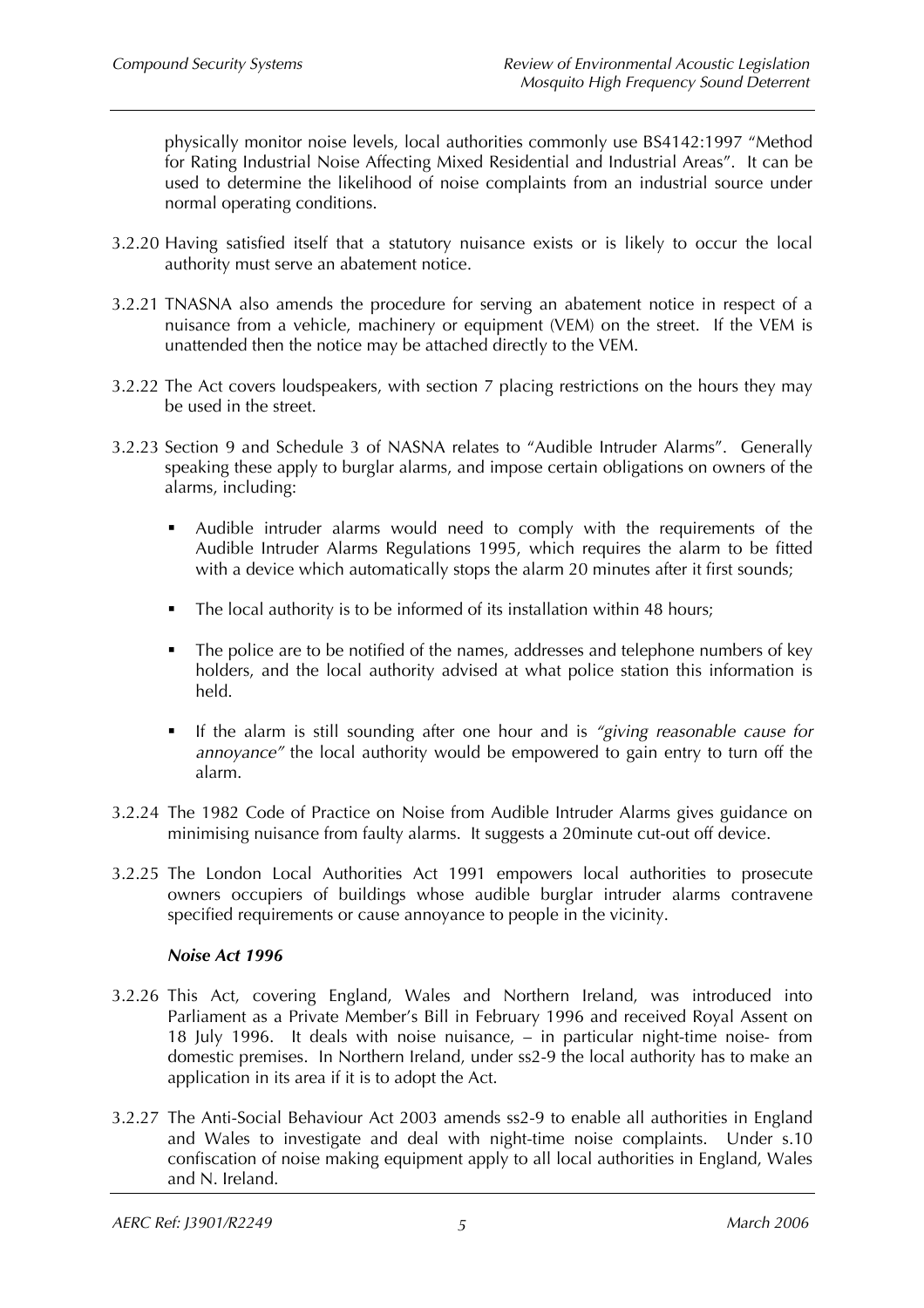- 3.2.28 In Scotland, similar measures are contained in Part 5 of the Anti-Social Behaviour etc (Scotland) Act 2004.
- 3.2.29 Night time is defined (s.2(6)) as 23:00hrs to 07:00hrs
- 3.2.30 In Northern Ireland local authorities wishing to adopt the Act it must publish a notice in the local paper on two consecutive weeks at least two months before commencement.
- 3.2.31 In England and Wales where the local authority receives a (residential) night time noise complaint about another dwelling it should take reasonable steps to investigate the compliant.
- 3.2.32 If it is thought that the noise exceeds, or might exceed, the permitted level within the complainants dwelling then a warning notice may be served on the person responsible for the noise.
- 3.2.33 It is not a requirement that the noise is measured, as it may be obvious that the noise exceeds the permitted level.
- 3.2.34 If an investigating officer considers that noise does exceed the permitted level, an abatement notice and a warning notice can be issued.
- 3.2.35 The permitted level of noise has been set by the Secretary of State. This is 35 dB(A) where the background noise level does not exceed 25 dB(A) and 10 dB(A) above the background level where this exceeds 25 dB(A).
- 3.2.36 If an offence is committed when measured from inside the complainant's dwelling then the offender will be liable to a fine not exceeding level 3 on the standard scale (currently £1,000). However, the investigating officer can issue a fixed penalty notice set at £100 if he thinks an offence has or is being committed.
- 3.2.37 Under s.10 of the Act the local authority officer may enter the offending dwelling and confiscate any equipment which is thought is or has been used to emit noise.
- 3.2.38 The seized equipment may be retained for 28 days or, until the case has been dealt with.

#### *The Noise Emission in the Environment by Equipment for Use Outdoors Regulations 2001.*

- 3.2.39 The Regulations, which implement the EU Directive 2000/14/EC, cover equipment ranging from concrete breakers and excavators, and welding and power generators to lawn mowers, came into force on 3 July 2001. Manufactures of 35 categories of outdoor equipment are required to affix a label which shows its sound power level.
- 3.2.40 In addition manufacturers of a further 22 categories of outdoor equipment are required to affix a label illustrating that the equipment meets the specified noise levels. A second stage of stricter noise levels came into force in January 2006.
- 3.2.41 The Department of Trade and Industry has appointed the Vehicle Certification Agency (VCA) to monitor conformity with the Directive-i.e. that manufactures are providing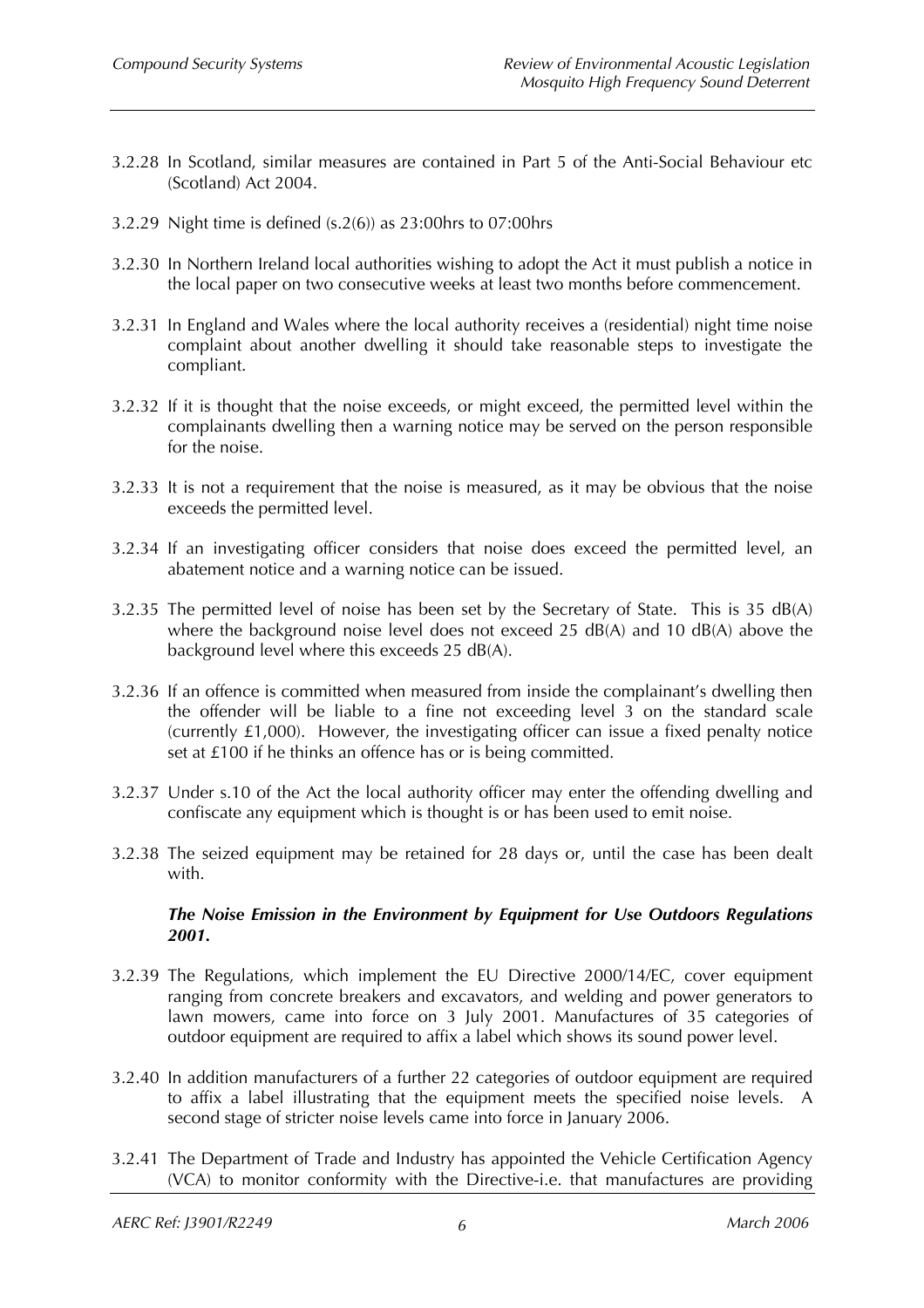accurate information on sound levels. It has also appointed a number of "Notified Bodies" to monitor conformity with noise levels fro the 22 categories of equipment for which levels have been set.

3.2.42 Equipment covered by the Regulations range from concrete breakers, dumpers, and excavators, to lawn mowers and leaf blowers.

### *The Anti-Social Behaviour Act 2003 (England and Wales) (ASB Act)*

- 3.2.43 The ASB Act provides local authorities and other enforcement agencies with additional powers to deal with anti-social behaviour, including noisy premises. There is similar (2004) legislation in Scotland, with The Anti-Social Behaviour (Northern Ireland) Order 2004 SI 2004/1998, NI 12 providing the implementation and operation of anti-social behaviour orders.
- 3.2.44 As far as environmental noise is concerned the Act covers the following:
	- Noise nuisance in England and Wales the provisions of the Noise Act 1996 are amended to enable local authorities to investigate and deal with night time noise; Part 5 of the Scottish Act enables local authorities to specify "noise control periods" when the provisions will apply; local authorities and the police will be given powers to issue warning and fixed penalty notices, and to confiscate noise-making equipment.
	- Closure of noisy premises in England and Wales, local authorities may order the closure for 24 hours of licence premises or premises with a temporary events licence to prevent noise nuisance.
	- In Scotland, the maximum penalty available in summary proceedings for a range of environmental offences has increased to £40,000, although this level of has not been imposed on other anti-social behaviour related offences and not noise related offences.
	- The Anti-Social Behaviour Act 2003 enables local authorities in England and Wales to close noisy premises for 24 hours; it also amends the provisions of the Noise Act 1996 to enable local authorities in England and Wales to take action against nighttime noise.
	- The Anti-Social Behaviour etc (Scotland) Act 2004 enables local authorities in Scotland, who resolve to do so, to apply noise controls to specific areas and, or for specific times. Other provisions of Part 5 of the Act are similar to those in the Noise Act 1996 (as amended)
- 3.2.45 Section 1 of the Crime and Disorder Act 1998 enables an anti-social behaviour order to be served on those responsible for various types of anti-social behaviour, including excessive noise.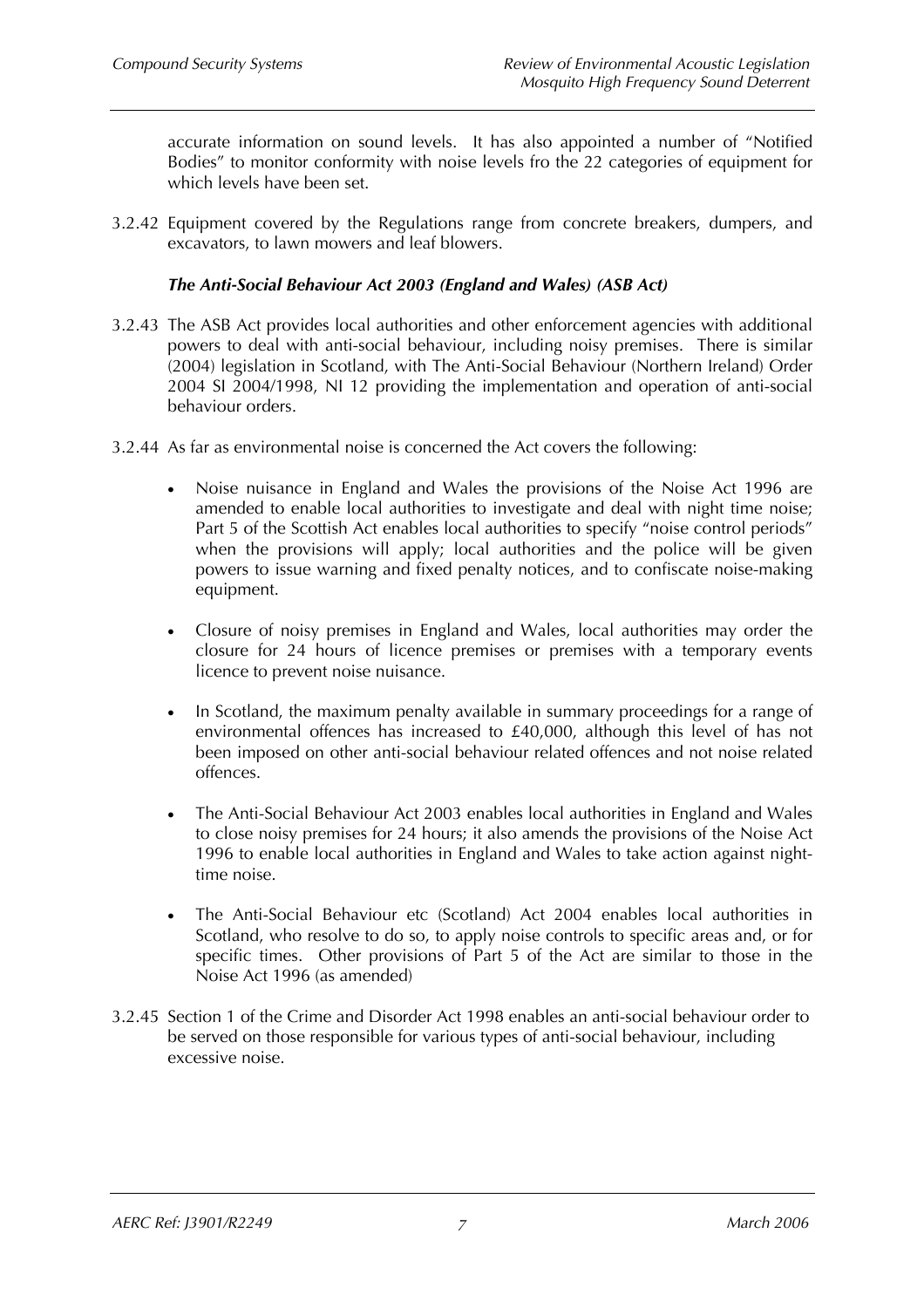# *3.3 Common Law*

#### *Private Nuisance*

3.3.1 The tort of private nuisance has been defined as an *"unlawful interference or annoyance which causes damages to an occupier or owner in respect of his or her use and enjoyment of his or her land, or certain rights over or in connection with land"*. Behaviour amounting to private nuisance may take the form of noise preventing certain uses of the property such as for sleeping or use in the garden. Vibration could actually cause physical harm to buildings. Consequently the law of private nuisance protects a person's interest in the use and enjoyment of his land.

### *Public Nuisance*

3.3.2 A nuisance is said to be a public nuisance where it "*materially affects the reasonable comfort and convenience of the life of a class of Her Majesty's subject"*. Class has been defined further in *Attorney General v PYA Quarries Ltd* where Lord Denning held that it would be appropriate to assess whether a nuisance was so widespread and indiscriminate in its effect that it would not be reasonable to expect one person, rather than the community at large, to take action to stop it. Damage could take the form of personal injury, loss of business or physical damage to the property. Such action was taken in the case of *Halsey v. Esso Petroleum Co. Ltd (1961)*. The damage must have been a foreseeable consequence of the nuisance e.g. the loss of sleep due to vehicles being driven during the night, as in Halsey's case.

### *Action Under Nuisance*

- 3.3.3 There are many factors that have to be taken into account when deciding whether a nuisance has or has not been committed. Such factors include the following:
	- Damage or harm must have been caused.
	- The behaviour must have been unusual, excessive or unreasonable.
	- The behaviour must have gone on for some time.
	- The nuisance must have been caused by another person on the neighbouring property and not on the plaintiff's own premises.
	- C*haracter of the neighbourhood*. In *Rushmer v. Polsue and Alfieri (1907)* for example, the defendants moved some new printing equipment into their works' n Fleet Street, then a very noisy area. The noise from the equipment was over and above what would have been normal in that area. Thus they were liable.
	- Ab*normally sensitive plaintiffs*. The law can only protect the average person with the average sensitivity to noise. If the plaintiff is unusually sensitive, he or she will not be able to succeed in an action, unless the noise is over and above what would be acceptable to the average person.
	- T*he defendants conduct*. Cases show that behaviour amounting to a nuisance may be intentional, negligent or occasionally unintentional and even non-negligent. The unthinking noise producer is probably the most common, but after being given notice of the nuisance by the suffer, those who continue to commit noise nuisance are probably intentional or negligent. If it can be shown that the defendant intended to annoy people, this will better support the plaintiff's case. This is illustrated in *Fraser v. Booth (1943)* in which a neighbour instructed his son to let off fireworks in order to discourage the plaintiff's pigeons from returning to their loft.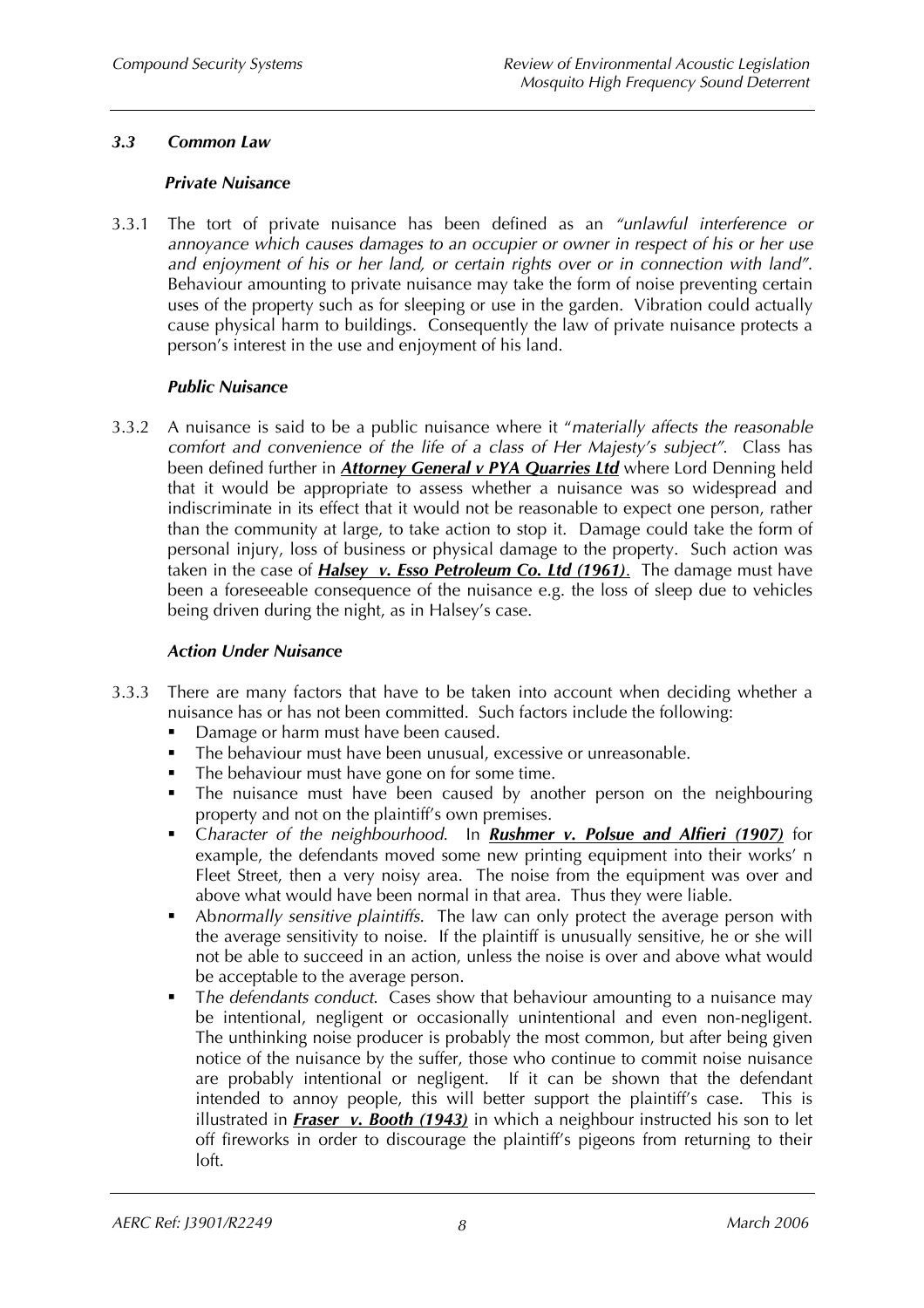- The behaviour must be indirect in nature. Nuisance by its very nature is an indirect tort.
- Could the nuisance have been prevented easily? If it could have been prevented for a relatively small cost, then nuisance should have been stopped and the court will take this into account.

# *3.4 Other Guidance*

### *Who Guidelines*

- 3.4.1 Noise can cause annoyance, it can interfere with communication and sleep, cause fatigue, reduce efficiency and damage hearing. Physiological effects of exposure to noise include constriction of blood vessels, tighten muscles, increase heart rate and blood pressure and changes in stomach and abdomen movement. Although hearing sensitivity varies and the effects are therefore personal, exposure to constant or very loud noise - either occupational (>80dBA) or leisure-associated can cause temporary or permanent hearing damage.
- 3.4.2 The World Health Organisation's Guidelines for Community Noise 2000 includes the following recommendations for guide levels to prevent critical health effects.
	- Outdoor living area-55dB LAeq measured over 16 hours to prevent serious annoyance and 50 dB LAeq over 16 hours, to prevent moderate annoyance (daytime and evening).
	- Dwelling indoors 35 dB LAeq measured over 16 hours to prevent moderate annoyance (daytime and evening) .
	- Inside bedrooms 30 dB LAeq measured over 8 hours (nighttimes), for undisturbed sleep.
	- Impulse sounds from toys, fireworks and firearms- peak sound pressure of 140 dB (adults) and 120 dB (children) measured 100mm from the ear to prevent hearing impairment.
- 3.4.3 Although it should be noted that these Guidelines have not been formerly adopted within UK legislation.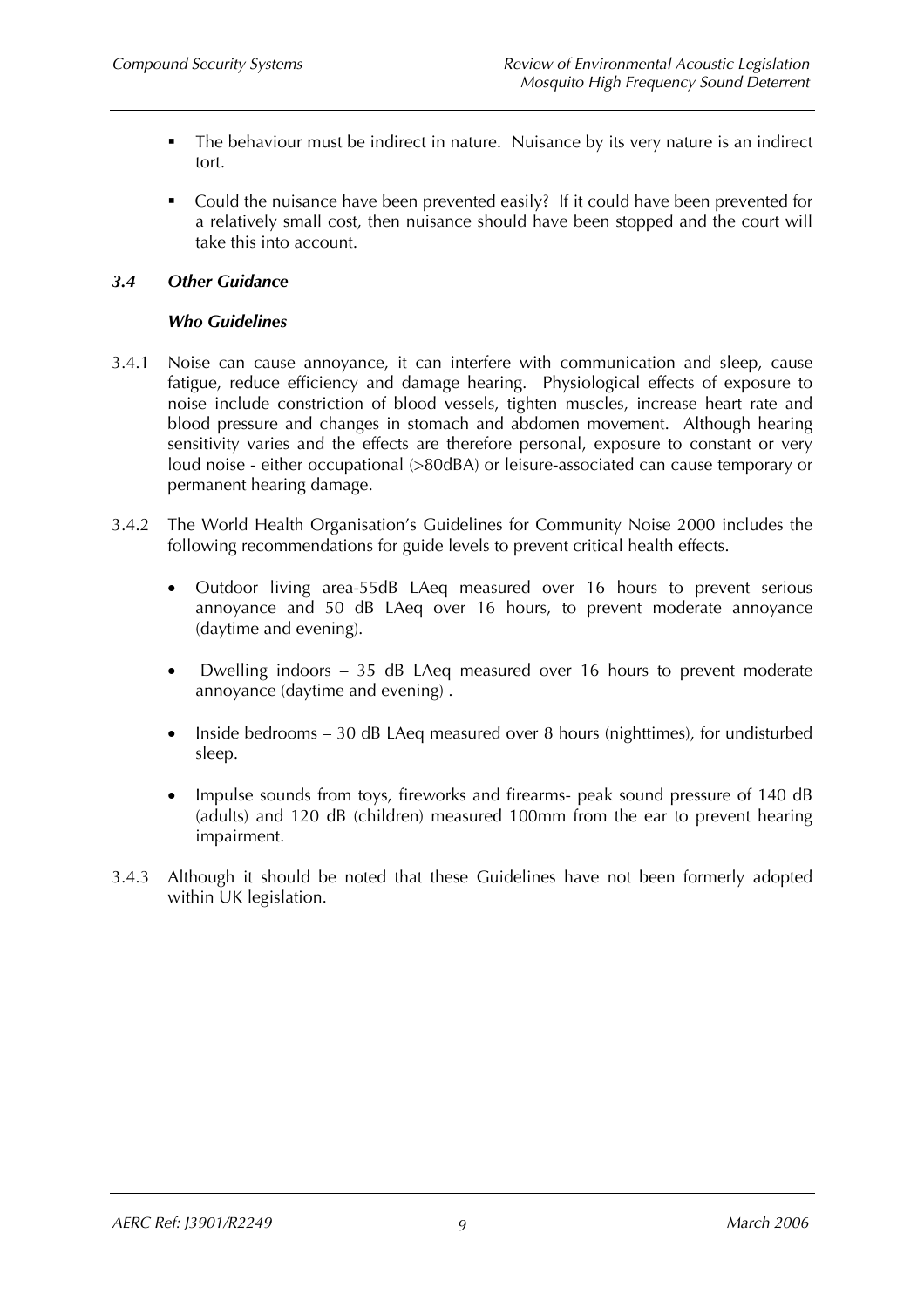# *4. CONCLUSIONS*

- 4.1 Compound Security Systems are intending to launch the "Mosquito" high frequency sound deterrent.
- 4.2 Prior to the launch, AERC has been commissioned to review current acoustic legislation associated with the environment to establish whether the new unit is compliant.
- 4.3 The Mosquito emits high frequency pulses ranging between 16 kHz –19kHz, with a sound pressure level of 76 dB(A) at 3m from the unit, which is specifically designed to deter small crowds of anti social young people from congregating outside stores and shops.
- 4.4 Successful UK based field trials confirmed that juveniles and young people fled established meeting places within a few minutes exposure to the "Mosquito". In addition, it is believed that none of the residents living in close proximity to the "Mosquito" when it was operating made noise complaints.
- 4.5 Prior to this assessment the National Physical Laboratory (NPL) established the "Mosquito" had a dynamic frequency range between 16kHz and 18.6kHz.
- 4.6 NPL also confirmed that at 3m the "Mosquito" produces a sound pressure level (76 dBA) which is not a noise hazard when assessed against the lower noise levels detailed in the Control of Noise at Work Regulations 2005.
- 4.7 It is understood that Compound Security Systems has also commissioned an independent assessment, which confirmed that the "Mosquito" system complies with all Human Rights legislation
- 4.8 This review of relevant environmental legislation has included both statute and common law.
- 4.9 COPA is not applicable to the "Mosquito" as the Act applies to construction noise, loudspeakers in the street (now controlled under the Noise and Statutory Nuisance Act 1993) and Noise Abatement Zones (NAZ) generally associated with industrial areas.
- 4.10 The Noise Act 1996 deals with noise nuisance from domestic premises at night, which was amended by the Anti-Social Behaviour Act 2003 to enable local authorities to investigate and deal with night time noise complaints. When a local authority receives a (residential) night-time noise complaint about another resident it should take reasonable steps to investigate the complaint. To help local authorities in determining whether a domestic related night time noise nuisance exists the Secretary of State has set background noise limits. As it is assumed that the "Mosquito" will mainly operate in and around shops and stores it is considered the Act is not applicable. However, in the event that the "Mosquito" is secured in a residential area it is strongly recommended that the unit is not secured in the vicinity of the bedroom windows of young people, especially in the summer months when they are likely to be open for ventilation purposes
- 4.11 The Noise Emission in the Environment by Equipment for use Outdoors Regulations 2003 specifies noise limits for various types of construction equipment including